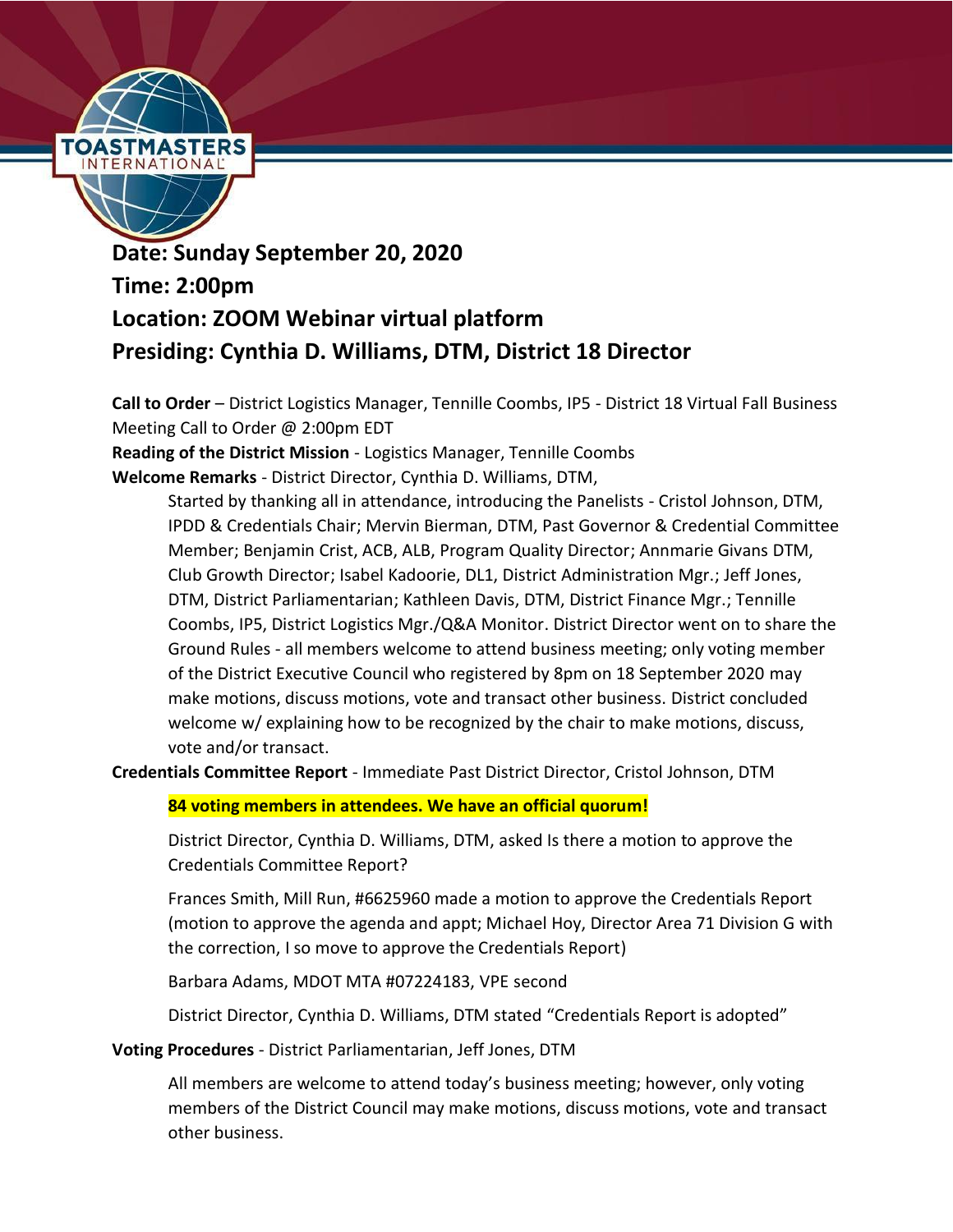

During this meeting we will be utilizing Unanimous Consent for the adoption or confirmation of the following…Agenda, 25 Apr. 2020 Business Meeting Minutes and District Leadership appointments

We will also be using Election Buddy to cast our votes on the Adoption of the District 2020 – 2021 Budget and the selection of which 2 contests will accompany the International Speech Contest during the 2021 Spring Contest Season.

### **Adoption of Agenda** – District Director, Cynthia D. Williams, DTM

No objection to adopt the Consent Agenda which includes the Meeting Agenda, 25 April Business Meeting Minutes and the Confirmation of Appointments of Division B director as Tennille Coombs, IP5 and Division C Director as Jean Reaver, CC, CL

Passed by unanimous consent

### **Audit Committee Report -** Audit Committee Chair, IPDD Cristol Johnson, DTM

**District Director, Cynthia D. Williams, DTM asked** "Is there any objection to a motion to approve the Audit Committee Report?"

Kathleen Davis, VP of Education, Winchester TM Club #9772 objected with a question, "Do we have a finalized excel document with signatures of auditors?

IPDD Cristol Johnson, DTM responded, there was a form signed by all auditors

Kathleen Davis, VP of Education, Winchester TM Club #9772 an excel document is required, but has not been completed. Kathleen stated her objection to approve the Audit Committee Report

Kim Kilduff, Division E Director, Robert Logan Carroll County TM Club #2851 and Dwayne White Delmarva TM Club #957956 President also disapprove, because it sounds like the audit report is not complete

Dwayne White, Delmarva 957956 President, from chat "I withdraw my objection and asked "Has the report been accepted by WHQ?"

IPDD Cristol Johnson, DTM showed an email thread that the Audit submission has been accepted by WHQ (Tim Deines)

Kathleen Davis, VP of Education, Winchester TM Club #9772 further asked "What/where are the additional documents for WHQ to conclude the audio as complete?"

IPDD Cristol Johnson, DTM shared that there was No Finance Manager from March, 2020 to June, 2020.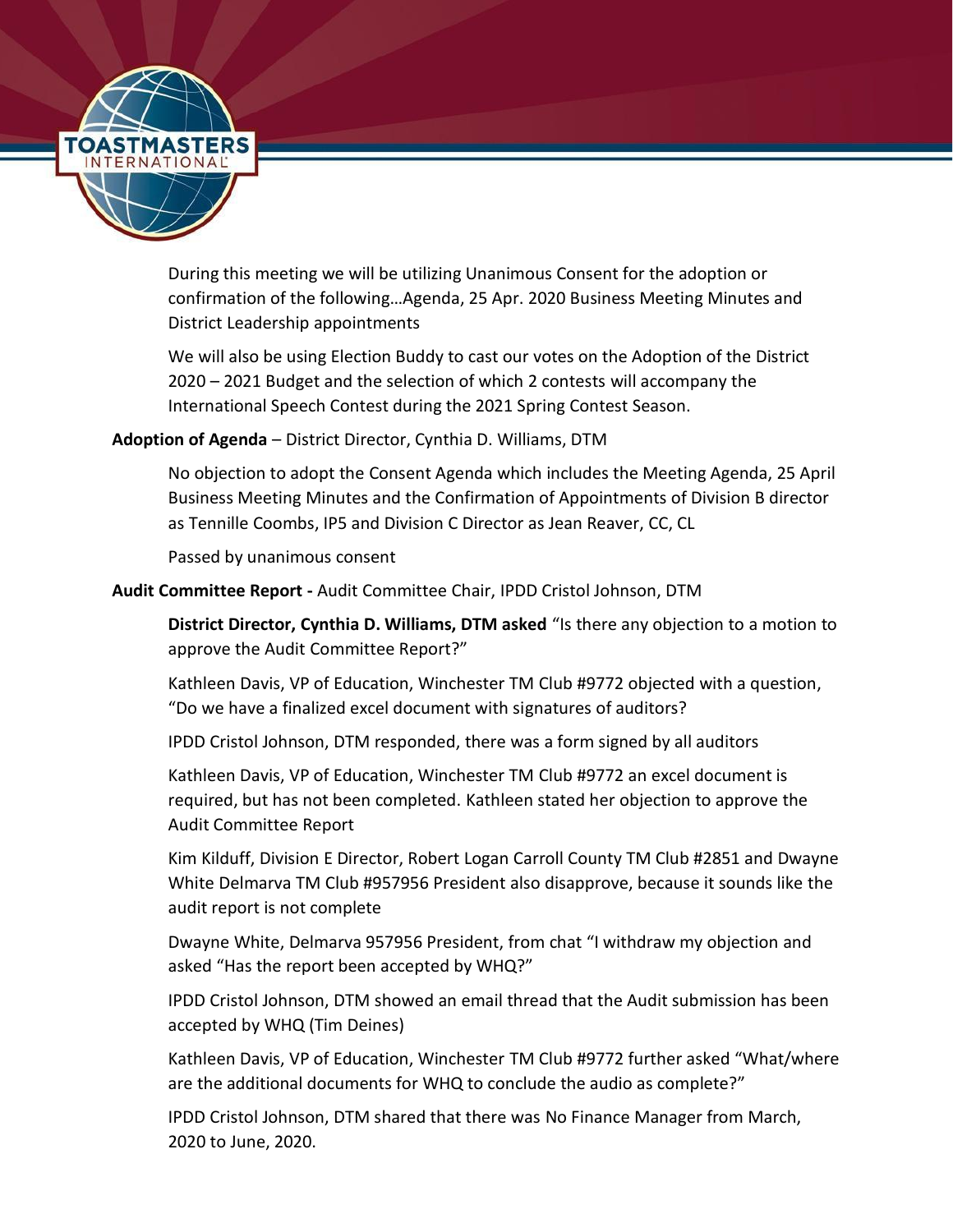

**District Director, Cynthia D. Williams, DTM** stated that since it appears that the audit report is not complete to the satisfaction of the District Executive Council, asked to allow the Immediate past District Director and audit committee take the time to refine the audit report and post on the District 18 website for review prior to the next DEC meeting scheduled for 17 October, 2020. At the October DEC meeting, the assembly will deliberation and resolve. Is there any objection to the Audit Report being postponed and made the special order for our next DEC meeting scheduled for 17 October 2020? Without objection the Audit Report Item be postponed and made the special order for our next DEC meeting scheduled for 17 October 2020. The Administrative manager will record that this motion was passed by unanimous consent.

### **20-21 District Budget Report** - Finance Manager, Kathleen Davis, DTM

Copy of budget presented on screen for viewers and has been posted on D18 website since 17 August for review. Also shared… The budget has been reviewed and accepted by TI Finance Team as appropriate, pending the approval of the District Executive Counsel. Are there any questions.

Carina Miranda, Naviators 54030707, asked if the audit report is not approved, can we still approve the budget?

Kathleen Davis, Finance Manager, "Yes"

Dwayne White, Delmarva, President, 957956, "Is it the practice of the council to approve the budget after it has been sent to TI for approval?"

Cynthia, "Yes, for a preliminary review"

Elizabeth May, Area 53 Director, asked will the budget go back to TI for the final approval?

District Director, Cynthia D. Williams, 'no' was corrected by Finance Manger Kathleen Davis with a "yes, it does."

**District Director, Cynthia D. Williams, DTM** Is there any objection to a motion to vote on the Adoption of the 2020 – 2021 District Budget. Voting Results will be available after the closing of voting on 9/21

District Director, Cynthia D. Williams Is there a motion to vote on the adoption of the 2020 – 2021 district budget?

Frances Smith mill run 6625960 I motion to vote on the adoption of the 2020 – 2021 District Budget.

Rashmi Rangan, VPE, Brandywine Toastmasters (#359) seconded the motion.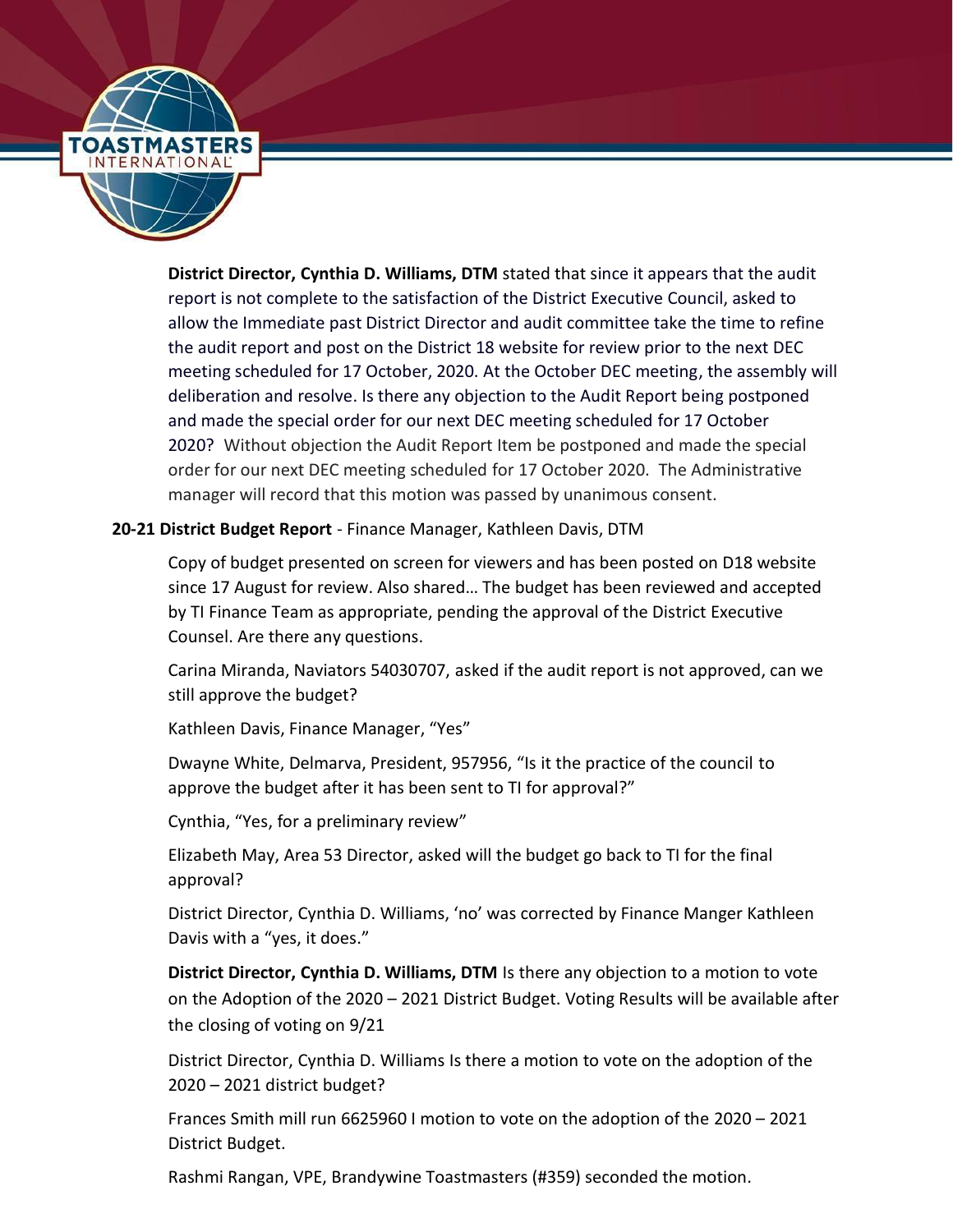

Moved to be voted.

## **Election Buddy Voting Ballot** - Immediate Past District Director, Cristol Johnson, DTM

Shared the items to appear on the Voting Ballot, shared that both a Test Ballot and the Official Voting Ballot was sent to the voting member email address you registered with.

**District Director, Cynthia D. Williams, DTM** shared the selection of Speech Contest for Spring Contest Season along w/ the 2020 – 2021 District Budget will be two of the items on the voting ballot. We will take the top two by voting from four choices:

1. Evaluation 2. Humorous 3. Table Topics 4. Tall Tales

Voting Results will be shared during announcements.

**Reports** – Finance, Club Growth, Program Quality & District Director

**Finance Manager, Kathleen Davis, DTM** - We have been well ahead of our budget. Discussed July and August Financial Results - Preliminary budget received a thumb-up from TI, Revised budget is being voted on Please see the attached annual budget template and narrative for details

**Club Growth Director, Annmarie Givans, DTM –** Club base number 118. One new club chartered in Division C. Four demonstration meetings completed. With three (3) more clubs are expected to charter within the next month. The District's Goal is President's or Smedley Distinguished. Up & coming (26 September) Club Sponsor/Mentors workshop, registration open now.

### **Program Quality Director, Benjamin Crist** –

- Summer TLI/COT Training: 525 of 903 officers trained in District 18 only 58%.
- Pathways: Established members 74.7% active in Pathways, new members 61.56% active in Pathways and Club Officers – 90.96% active in Pathways. District 18 Pathways adoption rate above Toastmasters International average.

**District Director, Cynthia D. Williams, DTM –** Quarterly DEC meetings. Next DEC meeting scheduled for 17 October, 2020.

Elizabeth May, Area 53 Director, asked for the time of the DEC and shared that the DEC meeting on 10/17 at 10-11:30 is not on D18 calendar and conflicts with Contest Workshop. District Director stated she will follow up on the time and have it added to the D18 immediately

**All Hands Meeting –** Every 4th Sunday every month @ 6pm Monthly updates on the district

**Committees** - District Director shared that the Alignment committee, Audit committee, DLC committee are now forming. Any interests send email to  $dd@to$  astmasters-d18.org